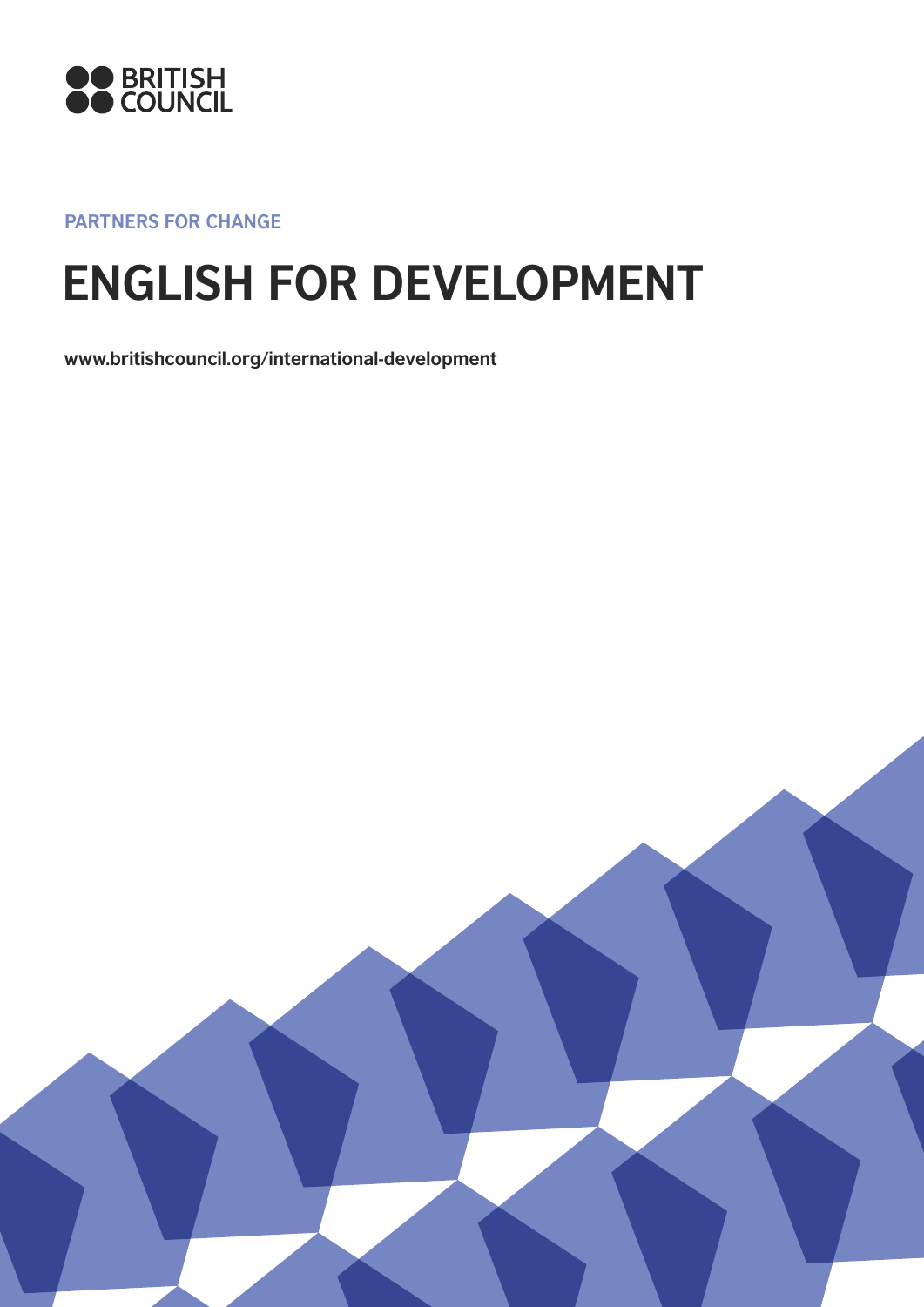# **Partners for change**

The British Council has been teaching English for more than 75 years. We reach 100 million people in over 100 countries and support teachers and learners with comprehensive and innovative learning resources. As the world's English experts we work with governments, institutions, teachers and learners to provide English language learning and teaching solutions that create life-changing opportunities for individuals and their future prosperity.

# **Our work**

# **Supporting reform**

We have a record in helping governments to improve the teaching and learning of English in their education systems and institutions. From policy, curriculum and teaching, through to testing, assessment and quality assurance, our experience shows that we can provide sustainable solutions at all levels, from pre-school through to higher education.

# **Managing policy change**

Our experience, our scale and our expertise, along with our strong project management capability, means we can reliably implement policy change programmes on a grand scale. Using our project monitoring tools we can also rigorously track progress, measure impact and evaluate success.

# **Improving teacher education**

Our teacher training and development courses allow us to put together tailored solutions that address the teaching needs specific to individual situations. Our goal is to provide all the necessary tools, contacts and networks to help teachers teach and learners learn. Each month over 300,000 of our lesson plans and classroom resources are downloaded for use in classrooms throughout the world.

# **Providing targeted resources**

Learners can attend face-to-face lessons in one of our teaching centres or opt to learn online at home. Our ongoing learner support provides access to the world's most comprehensive range of materials and tools, which can be mapped to any specific syllabus or curriculum. We can also demonstrate learner progress by providing internationally recognised proficiency tests.

# **Our approach**

# **Working collaboratively**

Our approach is to work closely with our clients, always respecting local needs and circumstances. We can help share project successes internationally, and give participants the chance to be part of a global network.

# **Combining local knowledge and global expertise**

Our global perspective and on-the-ground presence in over 100 countries means we can provide the best of both worlds: international best practice and local relevance.

# **Drawing on unique experience**

Over the years, we have built trust and long-term relationships with key policy makers, stakeholders and professionals throughout the world. This gives an unparalleled insight and track record into how English language skills can be improved in any situation – a knowledge base we are constantly building and drawing upon as we work towards lasting change.

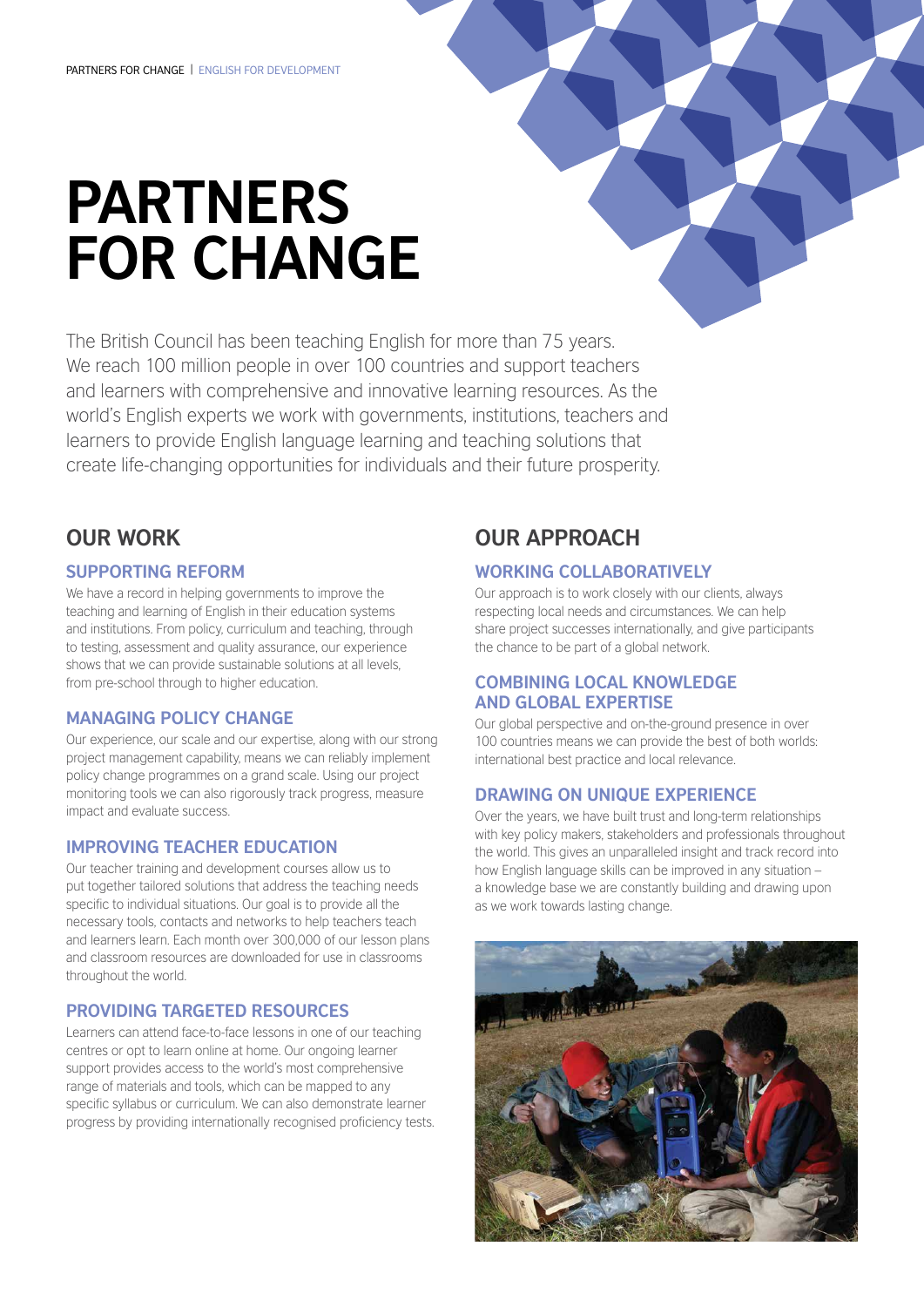

# **OUR TRACK RECORD**

# **Bihar Language Initiative in Secondary Schools**

#### **COUNTRY: India clients:** DFID, Government of Bihar **Value:** £900,000 **Lifecycle:** 2011–13

Through the Bihar Language Initiative in Secondary Schools we have helped the Government of Bihar to improve the employability of its young people by supporting the improvement of English language teaching in secondary schools.

# **Transition to**

# **Activity Based Learning**

In 2005, the National Curriculum Framework of India recommended that teachers adopt a more effective and engaging approach known as Activity Based Learning (ABL). In collaboration with the Government of Bihar and DFID, we helped Bihar's transition to ABL, drawing on our track record of helping other Indian states switch to the more interactive learner-centred teaching of English.

## **Reaching large numbers of teachers**

As one of India's largest states, Bihar has a vast network of schools, and the project aims to reach more than 3,000 secondary school English teachers. In the first year, 173 teacher educators in 36 districts were individually selected and trained.

### **Measurement and assessment**

The Aptis assessment tool was used to help select candidates for the programme and provided a baseline tool for measuring improvement. A full monitoring and evaluation framework was also developed

to measure the impact of learning and development. The resulting data showed significant improvements in teacher classroom practice, particularly an increased amount of English being used by teachers with their students.

### **Promoting success**

A short film entitled *English for all in Bihar*  was created to describe the project and is available through the British Council website. Showcased in many events and conferences as an exemplar of best practice, the programme has also received praise from many leading figures in the sector including the Bihar Minister of Education, the UK High Commissioner to India and many others.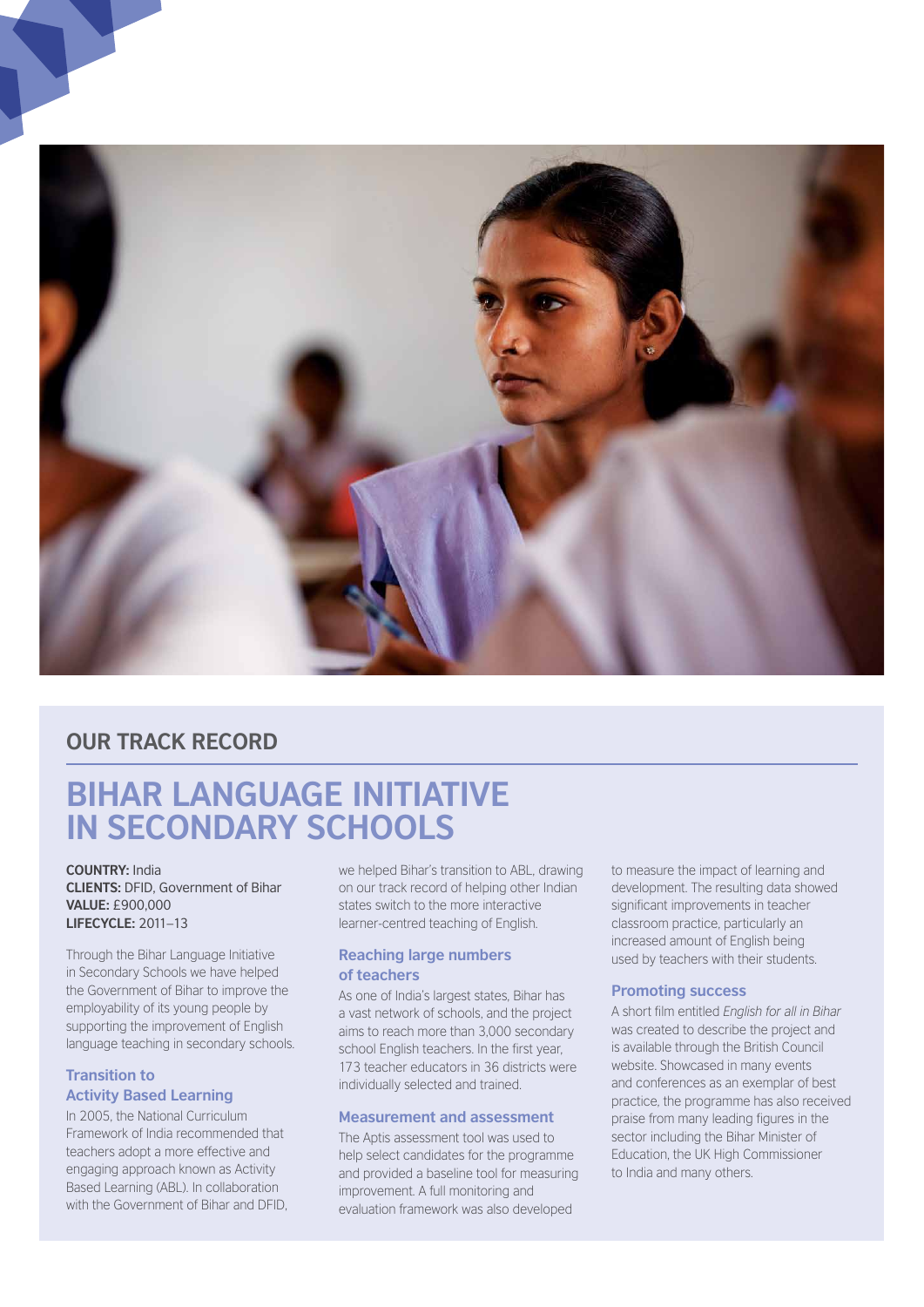# **OUR TRACK RECORD**

# **Rwanda English in Action Programme**

COUNTRY<sup></sup> Rwanda **Client:** DFID **Value:** £250,000 **Lifecycle:** 2009–11

Through the Rwanda English in Action Programme, we helped the Ministry of Education to improve the quality of English teaching. Through capacity building support we reviewed and then developed Rwanda's English teaching strategy,

provided teacher training, developed teaching and learning materials and promoted literacy skills.

**The British Council's Aptis exam** was introduced to help establish a benchmark for English proficiency among the country's primary school teachers. A total of 700 teachers sat the exam at six venues.

**A further 600 training events** were held for 60 national and 1,000 district-level

English trainers. English language materials were developed for trainers and teachers, along with associated content for radio and print media.

**A total of 85,000 teachers** received English language training. Training took place over five weeks in 860 centres, using over 1,000 trainers. An initial batch of 250 school-based mentors also received training.

# **Certificate in primary english language teaching (cipelt)**

## **Country:** South Africa **Lifecycle:** 2012–15

Using the British Council's primary teacher training course, CiPELT, we work with South Africa's Department of Basic Education (DBE) to implement their national strategy for teaching English in state primary schools. Our goal is to improve teachers' ability to deliver more engaging lessons in English and ultimately improve literacy rates and learner retention in South Africa.

*'From a methodological point of view the British Council has made*  *an enormous contribution towards changing teaching and learning from a static, boring process into an exciting, lively process filled with fun where both teachers and learners can enjoy what they have to do in class.'*

*Mrs Elmarie van Heerden, Senior Education Specialist, Department of Education, North West Province*

**CiPELT has been adopted as South Africa's principal teacher training tool** for the teaching of English in primary schools. Over 200 teacher

trainers of children in grades 1–6 have completed the course. The DBE are now seeking to use CiPELT methodology to deliver teacher training in the country's nine official African languages.

**More than 15,000 schools, 200,000 teachers and seven million learners** will directly benefit from the efforts of the DBE and the British Council, leaving the country's primary school children more engaged and with improved literacy levels.

# **Peacekeeping English Project for Military and Uniformed Services**

**COUNTRIES: Global ClientS:** Multiple donors **Value:** £200 million **Lifecycle:** Ongoing

Through the Peacekeeping English Project we have worked with ministries in 38 countries to provide high-quality training services and sustainable systems for English language training. Aimed specifically at the military, police and other security forces, the project is about more than teaching English. It continues to

develop awareness of global issues, change attitudes and develop professional skills to help to deal with conflict prevention and conflict resolution.

**To date 34 projects have been handed over to local partners** and over 1,200 local teachers have been trained through the programme, either directly through courses delivered by teachers trained through the programme, or indirectly through course materials, self-access centres or outreach activities.

**Projects have been run successfully throughout Africa, Asia, Europe** 

**and Central America**. Scoping and consultancy services have been delivered in Indonesia, Malaysia, Regional Africa, Sudan, Yemen, Djibouti, Afghanistan and Iraq.

**Advice and support** has been provided in curriculum and syllabus design, international English language examinations, English Language Teaching methodology and the setting up of 180 self-access centres.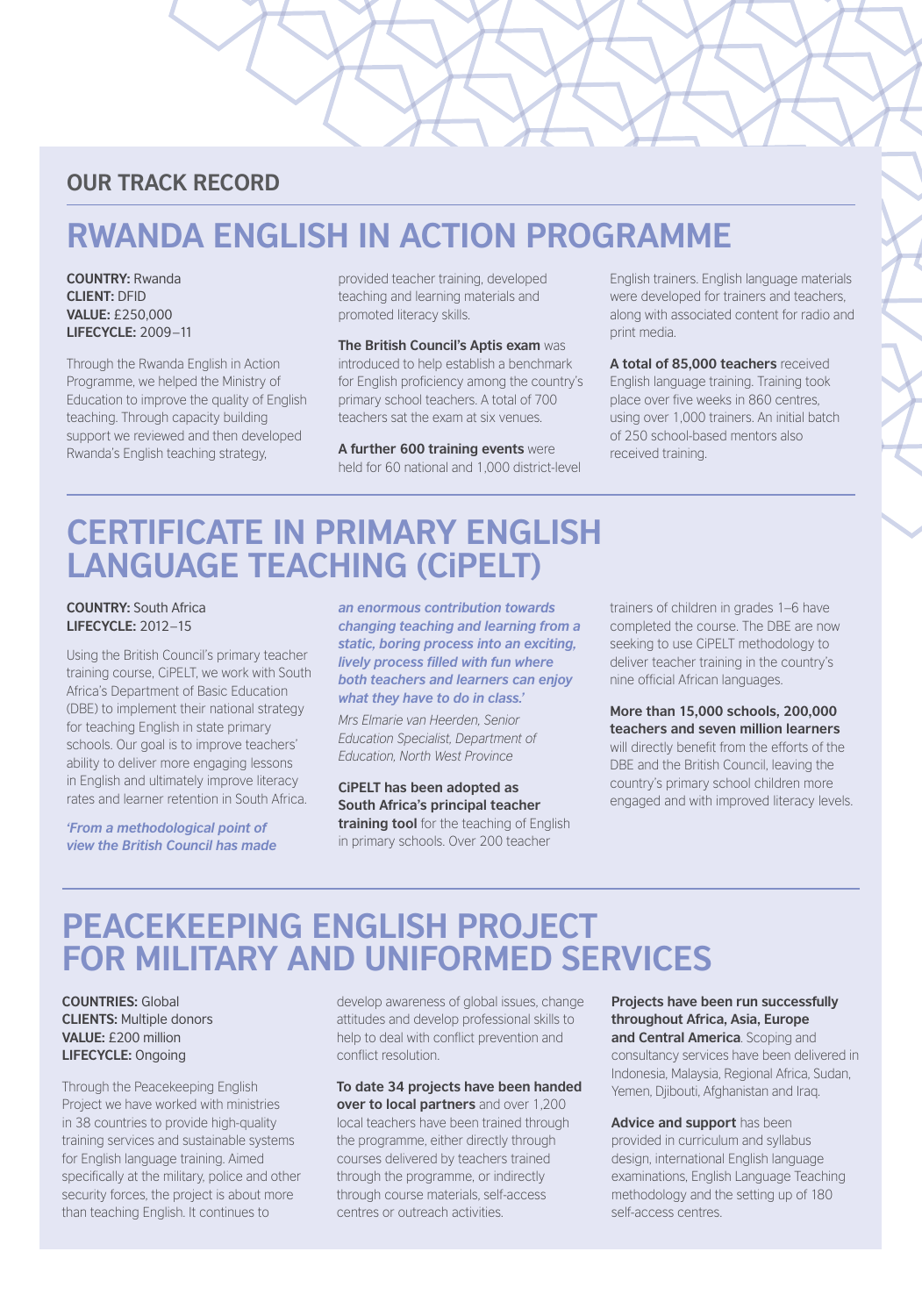# **OUR TRACK RECORD**

# **English Language Teacher Development Project**

**Country:** Malaysia **Client:** Ministry of Education, Malaysia **Value:** £16.5 million **Lifecycle:** Ongoing

In 2011, in a drive to improve early English literacy throughout Malaysia, the Ministry of Education introduced a new English curriculum for five-to-ten-year-olds. Through the English Language Teacher Development Project we have supported the roll-out of this fresh approach and trained teachers in adopting this new form of 'communicative teaching'.

#### **One-to-one approach**

The project's primary goal was to improve the effectiveness of 1,200 teachers based in 600 rural schools. So far 120 mentors have been employed across the country to support teachers as they learn to independently discover, investigate and address their own teaching needs.

#### **Greater impact**

Unlike traditional training packages and materials, this fully immersive and self-directed approach creates greater impact with longer-lasting results. This is because the learning is more relevant to the individual teacher and his or her own circumstances. Longer term, reflective teaching is a habit that educators develop and improve upon over time.

*'For Malaysia I can safely say that this project is one of a kind. So many countries now are planning to emulate the same framework and the same process.' Malaysian Ministry of Education official*

## **Real improvements**

English language proficiency has greatly improved over a two-year period. When measured against the internationally recognised Common European Framework of Reference for languages, the majority of teachers are able to demonstrate they have moved up a level, from a baseline of levels B1 and B2 to levels B2 and C1.

#### **Engaging children**

To date, over 150,000 pupils have benefited from their teachers' improved level of speaking and teaching in English. Educators have also become more confident in their teaching styles and in their ability to truly engage young learners.

#### **Sustainable methods**

Importantly, teachers are now working collaboratively to find solutions to their own challenges. Tangible improvements are also being made to the teaching and learning strategies in the classroom. This is due to the project's immersive and self-directed approach.



# **LEARN ENGLISH AUDIO PROJECT**

#### **Country:** Ethiopia **Lifecycle:** 2012–14

Through this project we aim to reach the poorest teachers and learners in rural Ethiopia using solar-powered MP3 players to provide access to quality English language audio resources. The Learn English Audio Project continues to provide quality listening content for schools that have to struggle with an unreliable and inconsistent power supply.

#### **MP3 players and British Council**

**learning materials** are being distributed to schools in Learning Boxes, made from recycled material. A total of 500 MP3 players have been distributed to 300 schools and teacher training colleges in four regions across the country. The scale and reach of the project has attracted interest from corporate sponsors.

**Thanks to partnership agreements with three regional education authorities,** 2,000 teachers have been trained in how to incorporate listening into the school curriculum.

#### **Through extra-curricular English language clubs,** 250,000 students are being reached at a cost of less than £1 per student, per year.